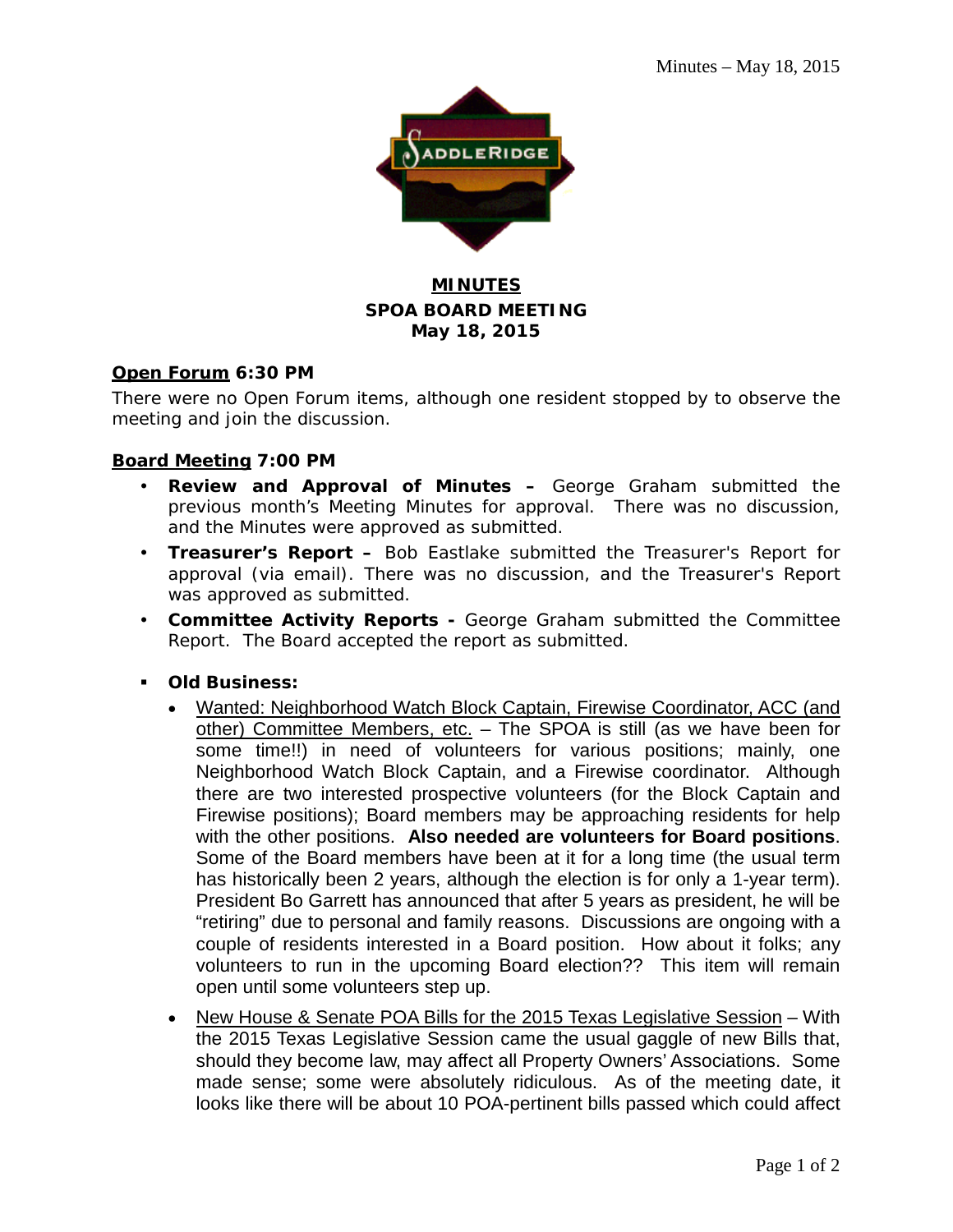how our POA is run, and how our Covenants & Restrictions are interpreted and enforced. It also looks like the aforementioned ridiculous Bills have all died a natural death in Committee. The final outcome will be monitored by the Board as the process continues. This item will remain open for a final report next month.

- **New Business:**
	- There was no new business.

The meeting was adjourned at 7:05 PM.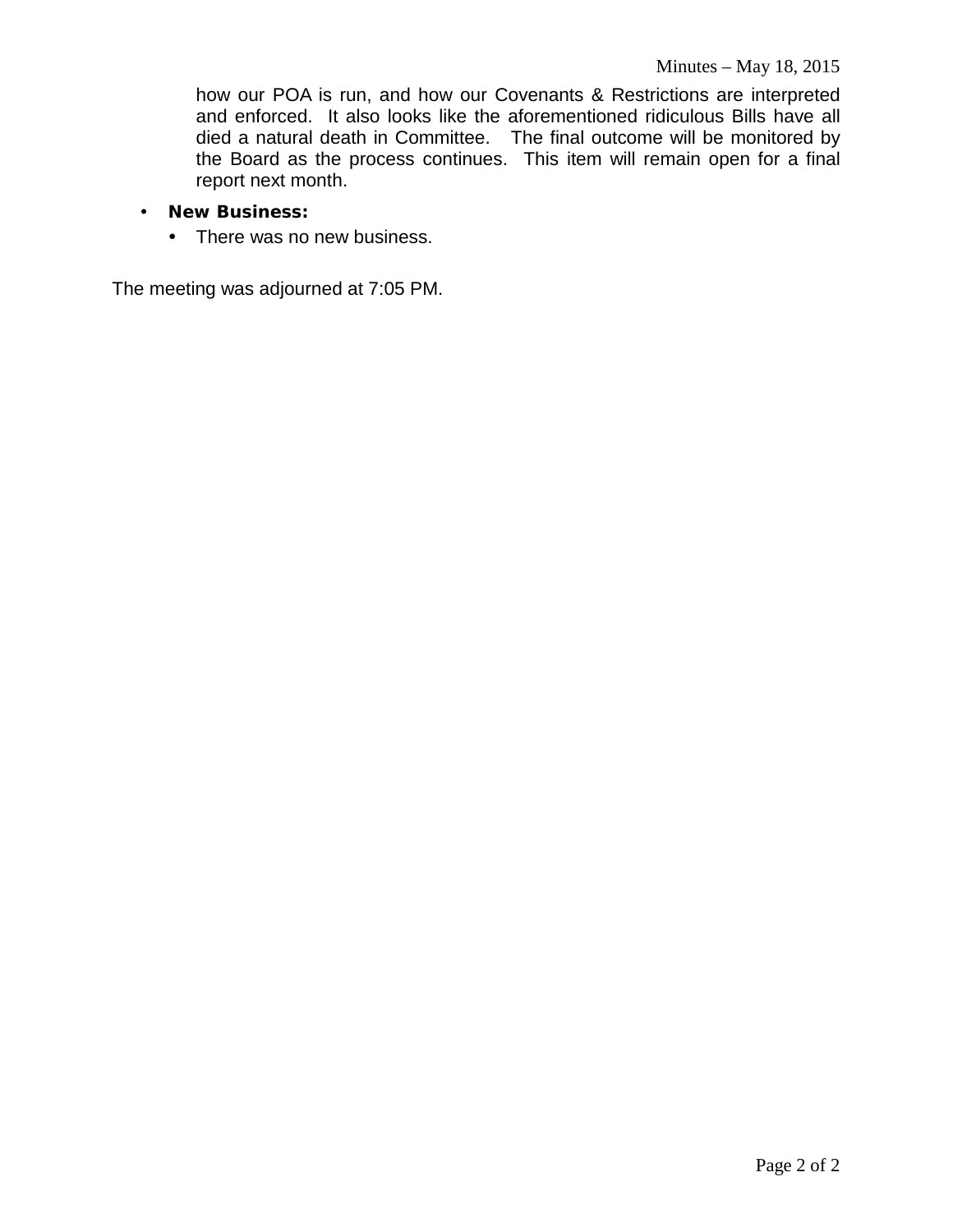**05/01/15 Cash Basis**

## **SPOA Balance Sheet**

 **As of April 30, 2015**

|                                   | Apr 30, 15 | Apr 30, 14 | \$ Change   |
|-----------------------------------|------------|------------|-------------|
| <b>ASSETS</b>                     |            |            |             |
| <b>Current Assets</b>             |            |            |             |
| <b>Checking/Savings</b>           |            |            |             |
| Ozona CD #305501                  | 25,258.70  | 25,208.24  | 50.46       |
| Ozona CD #305552                  | 25,239.81  | 25,187.60  | 52.21       |
| <b>Ozona Checking</b>             | 18,017.48  | 3,694.06   | 14,323.42   |
| <b>Ozona Money Market</b>         | 41,480.69  | 47,437.83  | -5,957.14   |
| <b>Total Checking/Savings</b>     | 109,996.68 | 101,527.73 | 8,468.95    |
| <b>Accounts Receivable</b>        |            |            |             |
| <b>Accounts Receivable</b>        | 0.00       | $-16.27$   | 16.27       |
| <b>Total Accounts Receivable</b>  | 0.00       | $-16.27$   | 16.27       |
| <b>Other Current Assets</b>       |            |            |             |
| <b>Other Receiables</b>           | 0.00       | 6.00       | $-6.00$     |
| <b>Total Other Current Assets</b> | 0.00       | 6.00       | $-6.00$     |
| <b>Total Current Assets</b>       | 109,996.68 | 101,517.46 | 8,479.22    |
| <b>Other Assets</b>               |            |            |             |
| <b>Saddleridge Property</b>       | 80,500.00  | 80,500.00  | 0.00        |
| <b>Total Other Assets</b>         | 80,500.00  | 80,500.00  | 0.00        |
| <b>TOTAL ASSETS</b>               | 190,496.68 | 182,017.46 | 8,479.22    |
| <b>LIABILITIES &amp; EQUITY</b>   |            |            |             |
| <b>Equity</b>                     |            |            |             |
| <b>Opening Balance Equity</b>     | 110,823.40 | 110,823.40 | 0.00        |
| <b>Retained Earnings</b>          | 71,601.85  | 62,067.95  | 9,533.90    |
| <b>Net Income</b>                 | 8,071.43   | 9,126.11   | $-1,054.68$ |
| <b>Total Equity</b>               | 190,496.68 | 182,017.46 | 8,479.22    |
| TOTAL LIABILITIES & EQUITY        | 190,496.68 | 182,017.46 | 8,479.22    |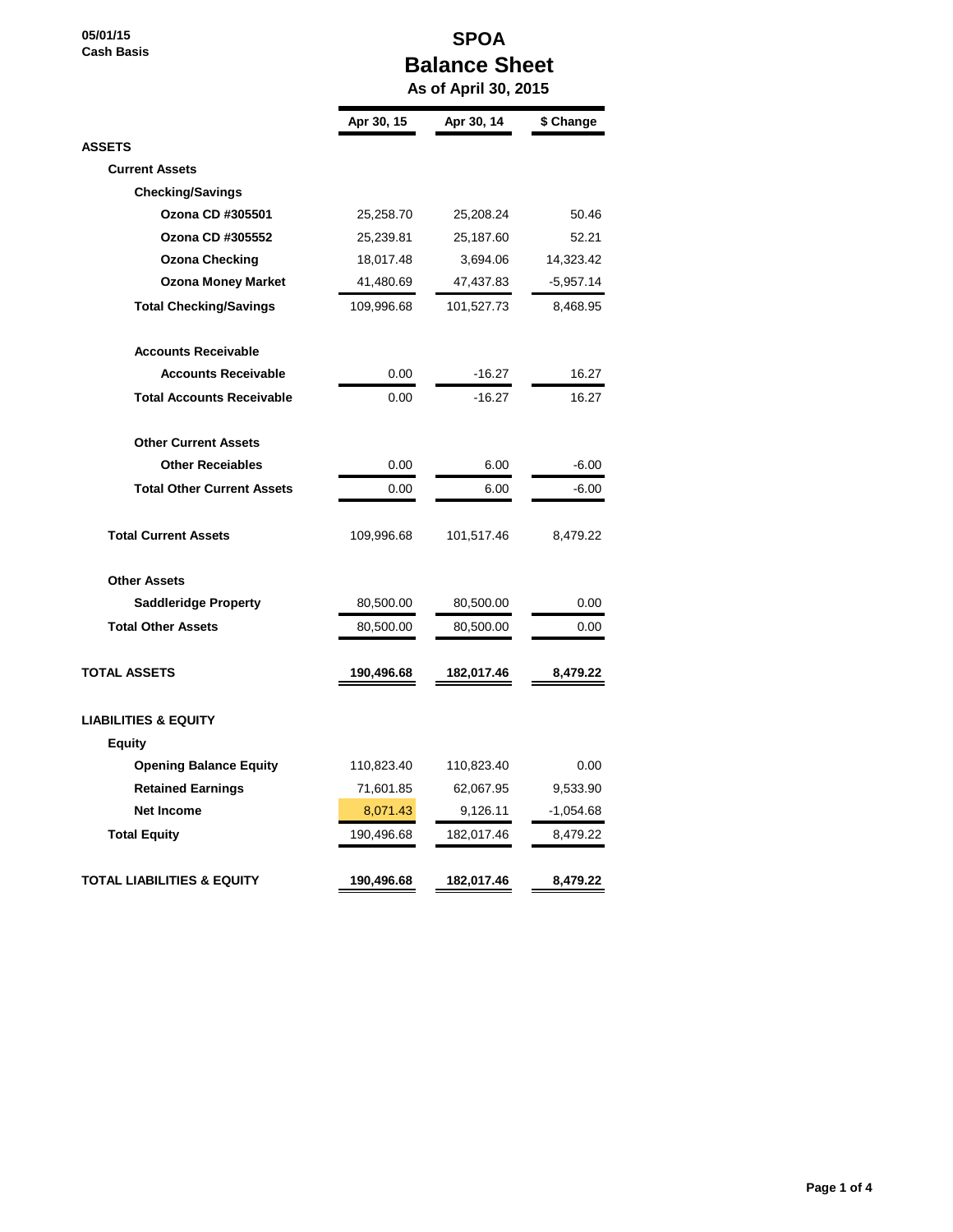#### **1:53 PM 05/01/15 Cash Basis**

# **Saddleridge Property Owners Association Profit & Loss Budget vs. Actual**

 **January through April 2015**

|                               | Jan - Apr 15 | <b>Budget</b> |
|-------------------------------|--------------|---------------|
| Income                        |              |               |
| <b>Assessment Increase</b>    | 0.00         | 0.00          |
| <b>Clubhouse Usage Fee</b>    | 175.00       | 125.00        |
| <b>HOA Dues Collected</b>     | 12,281.44    | 288.00        |
| <b>Interest Assessed Fees</b> | 68.03        | 51.00         |
| <b>Interest Income</b>        | 51.70        | 24.41         |
| <b>Resale Cert. Fee</b>       | 250.00       | 350.00        |
| <b>Transfer Fees</b>          | 250.00       | 200.00        |
| <b>TXFR from Savings</b>      | 0.00         | 0.00          |
| <b>Uncategorized Income</b>   | 0.00         | 0.00          |
| Total Income                  | 13,076.17    | 1,038.41      |
| <b>Expense</b>                |              |               |
| <b>Accounting</b>             |              |               |
| <b>Accounting-Bookkeeper</b>  | 700.00       | 700.00        |
| <b>Accounting-CPA</b>         | 0.00         | 0.00          |
| <b>Accounting - Other</b>     | 0.00         | 0.00          |
| <b>Total Accounting</b>       | 700.00       | 700.00        |
| <b>Bank Charges</b>           |              |               |
| <b>Check Printing</b>         | 0.00         | 0.00          |
| <b>Safe Deposit Box</b>       | 40.00        | 40.00         |
| <b>Service Charges</b>        | 0.00         | 0.00          |
| <b>Bank Charges - Other</b>   | 0.00         | 0.00          |
| <b>Total Bank Charges</b>     | 40.00        | 40.00         |
| <b>CD Income Transfer</b>     | 0.00         | 0.00          |
| <b>Clubhouse Expenses</b>     |              |               |
| Cleaning                      | 200.00       | 200.00        |
| <b>Cleaning Supplies</b>      | 0.00         | 0.00          |
| <b>Drapes</b>                 | 0.00         | 1.00          |
| <b>Entrance Fence Repair</b>  | 0.00         | 1.00          |
| <b>Entrance Sign</b>          | 0.00         | 1.00          |
| <b>Fence Repair</b>           | 0.00         | 1.00          |
| <b>Furnishings</b>            | 0.00         | 0.00          |
| <b>Garbage Bags</b>           | 0.00         | 0.00          |
| <b>Heating and AC</b>         | 0.00         | 131.73        |
| Lighting                      | 0.00         | 0.00          |
| <b>Maintenance Labor</b>      | 0.00         | 350.00        |
| Misc                          | 86.58        | 4.00          |
| <b>Outside Lighting</b>       | 0.00         | $0.00\,$      |
| Paint                         | 0.00         | 0.00          |
| <b>Pest Control</b>           | 102.84       | 205.64        |
| <b>Repairs</b>                | 0.00         | 0.00          |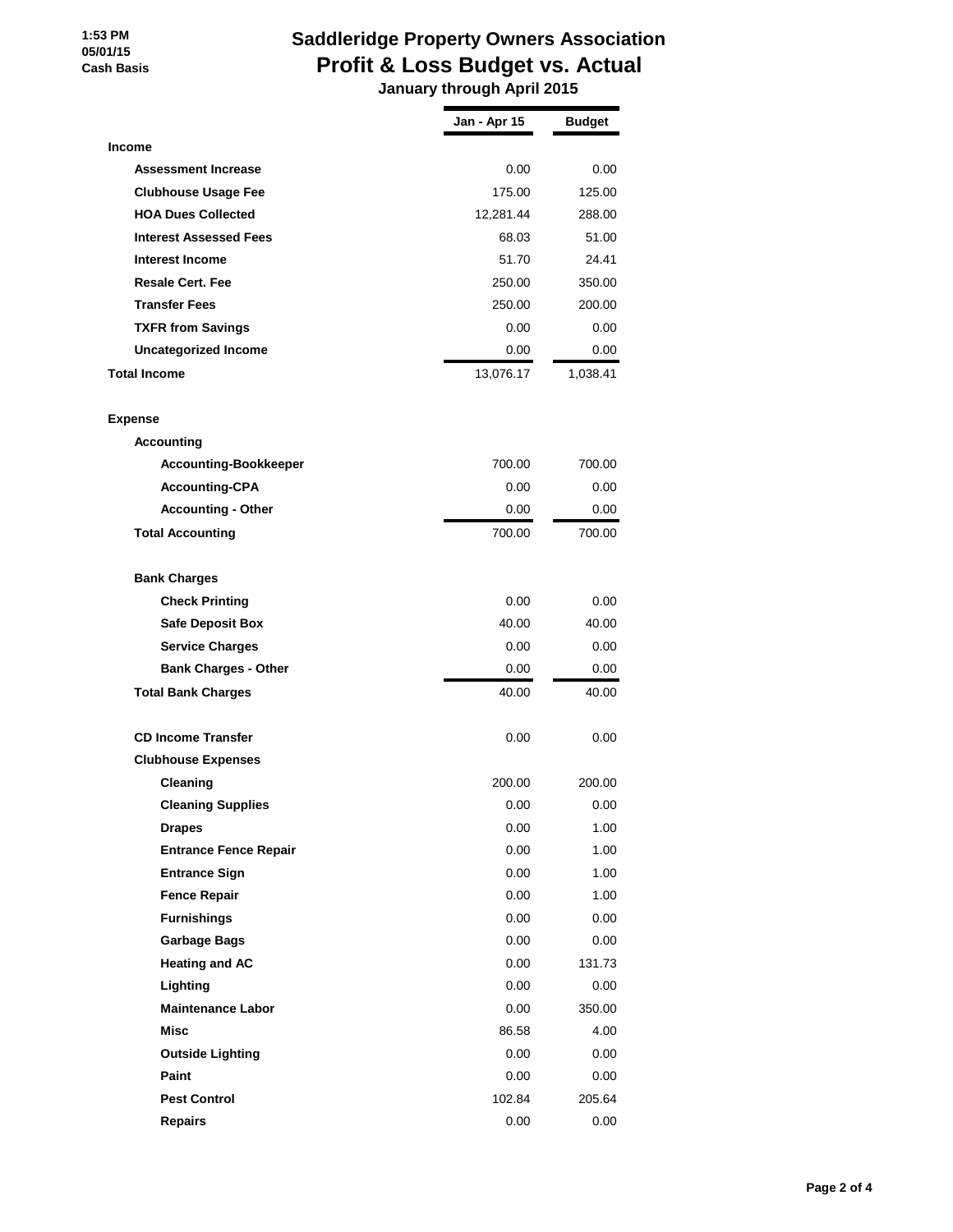#### **1:53 PM 05/01/15 Cash Basis**

# **Saddleridge Property Owners Association Profit & Loss Budget vs. Actual**

 **January through April 2015**

|                                            | Jan - Apr 15 | <b>Budget</b> |
|--------------------------------------------|--------------|---------------|
| <b>Septic Cleaning and Service</b>         | 0.00         | 0.00          |
| Trash                                      | 160.40       | 83.94         |
| Water softener monthly maintain            | 0.00         | 91.80         |
| <b>Wellhouse Expenses</b>                  | 0.00         | 1.00          |
| <b>Clubhouse Expenses - Other</b>          | 0.00         | 0.00          |
| <b>Total Clubhouse Expenses</b>            | 549.82       | 1,072.11      |
|                                            |              |               |
| <b>Clubhouse Fees</b>                      | 0.00         | 1.00          |
| <b>Computer Database</b>                   | 0.00         | 1.00          |
| <b>Contingency Fund</b>                    | 0.00         | 1.00          |
| <b>Dues</b>                                | 0.00         | 1.00          |
| <b>Dues and Subscriptions</b>              | 0.00         | 0.00          |
| <b>Dues Refund</b>                         | 96.00        | 0.00          |
| <b>Food for Saddleridge Meetings</b>       |              |               |
| <b>Food for Annual BBQ</b>                 | 425.76       | 462.90        |
| Food for Saddleridge Meetings - Other      | 0.00         | 0.00          |
| <b>Total Food for Saddleridge Meetings</b> | 425.76       | 462.90        |
|                                            |              |               |
| <b>Improvements</b>                        |              |               |
| Chairs                                     | 0.00         | 0.00          |
| Landscaping                                |              |               |
| <b>Entrance</b>                            | 0.00         | 0.00          |
| Hardscape                                  | 0.00         | 0.00          |
| Lighting                                   | 0.00         | 0.00          |
| Plan                                       | 0.00         | 0.00          |
| <b>Plants</b>                              | 0.00         | 0.00          |
| Preparation                                | 0.00         | 0.00          |
| Water                                      | 0.00         | 0.00          |
| <b>Landscaping - Other</b>                 | 0.00         | 0.00          |
| Total Landscaping                          | 0.00         | 0.00          |
| Lights                                     | 0.00         | 0.00          |
| <b>Microwave</b>                           | 0.00         | 1.00          |
| New water softener                         | 0.00         | 1.00          |
| Other                                      | 0.00         | 0.00          |
| Roof                                       | 0.00         | 1.00          |
| <b>Tables</b>                              | 0.00         | 0.00          |
| <b>Wellhouse Improvements</b>              | 0.00         | 0.00          |
| <b>Improvements - Other</b>                | 0.00         | 1.00          |
| <b>Total Improvements</b>                  | $0.00\,$     | 4.00          |
|                                            |              |               |
| <b>Lawn Maintenance</b>                    | 487.14       | 487.13        |
| <b>Lease of Water Equipment</b>            | 0.00         | 1.00          |
| <b>Mailings</b>                            | 49.00        | 144.60        |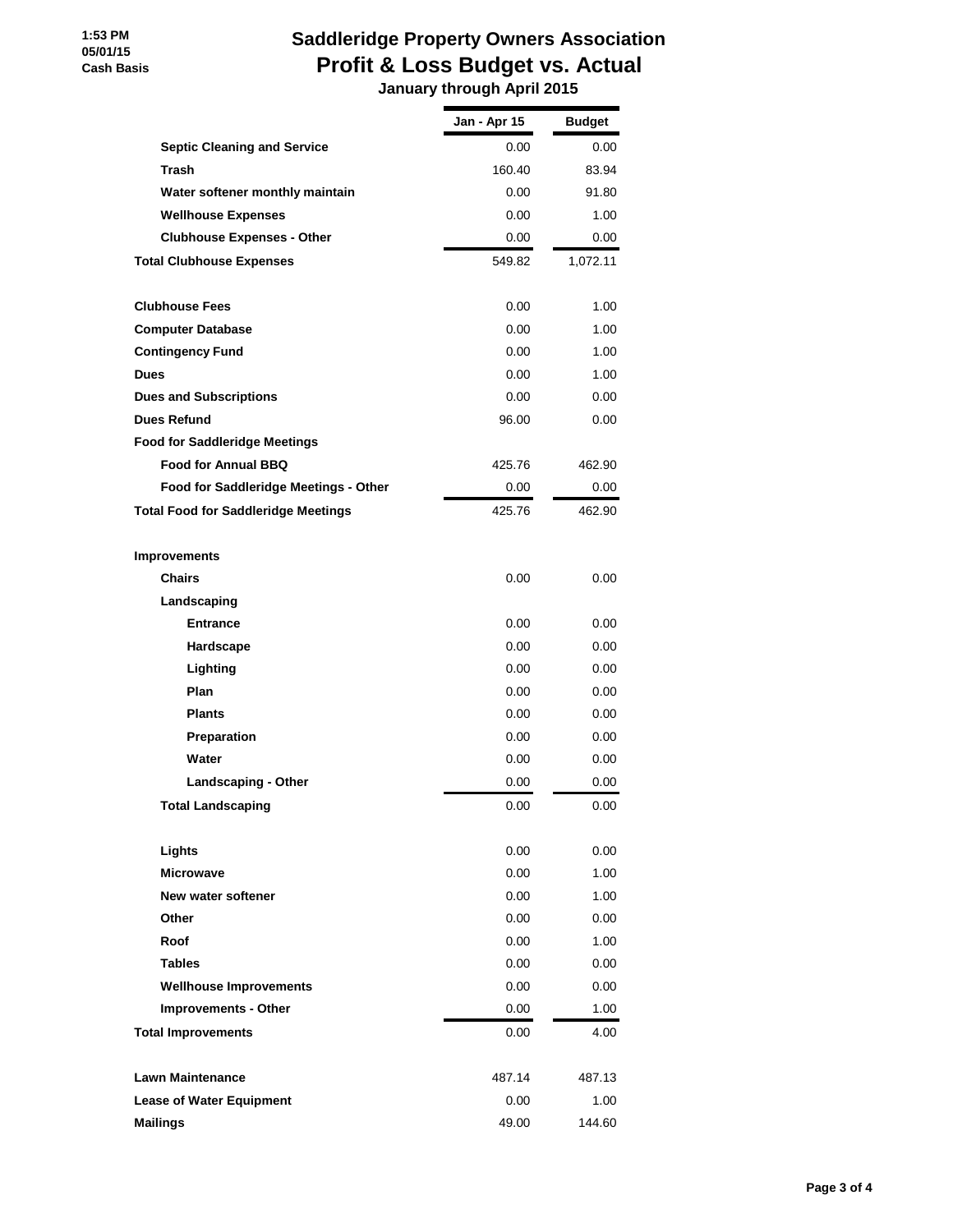# **Saddleridge Property Owners Association Profit & Loss Budget vs. Actual**

 **January through April 2015**

|                                     | Jan - Apr 15 | <b>Budget</b> |
|-------------------------------------|--------------|---------------|
| <b>Misc</b>                         | 0.00         | 1.00          |
| <b>Miscellaneous</b>                |              |               |
| <b>ACC Office Supplies</b>          | 0.00         | 1.00          |
| <b>Check Printing Charge</b>        | 0.00         | 0.00          |
| Copying                             | 0.00         | 0.00          |
| <b>Garbage Bags</b>                 | 0.00         | 0.00          |
| <b>Gifts</b>                        | 0.00         | 0.00          |
| <b>Legal Records</b>                | 0.00         | 50.00         |
| <b>Office Supplies</b>              | 0.00         | 1.00          |
| <b>Plaque</b>                       | 0.00         | 1.00          |
| <b>Printer Cart.</b>                | 0.00         | 1.00          |
| <b>Software</b>                     | 0.00         | 1.00          |
| <b>Website Domain</b>               | 0.00         | 1.00          |
| <b>Miscellaneous - Other</b>        | 0.00         | 0.00          |
| <b>Total Miscellaneous</b>          | 0.00         | 56.00         |
| Neighborhood Watch                  | 0.00         | 1.00          |
| <b>PEC Electricity</b>              | 728.38       | 507.38        |
| <b>Reconciliation Discrepancies</b> | $-0.10$      | 1.00          |
| <b>Reserve Fund</b>                 | 0.00         | 1.00          |
| <b>S. Entrance Water</b>            | 0.00         | 1.00          |
| <b>Taxes</b>                        | 1,928.74     | 1,736.72      |
| <b>Uncategorized Expenses</b>       | 0.00         | 1.00          |
| <b>Water Well Electricity</b>       | 0.00         | 1.00          |
| <b>Webmaster Fees</b>               | 0.00         | 0.00          |
| <b>Webpage Fees</b>                 | 0.00         | 0.00          |
| <b>Total Expense</b>                | 5,004.74     | 5,222.84      |
|                                     |              |               |
| Net Income                          | 8,071.43     | $-4,184.43$   |

 **1:53 PM 05/01/15 Cash Basis**